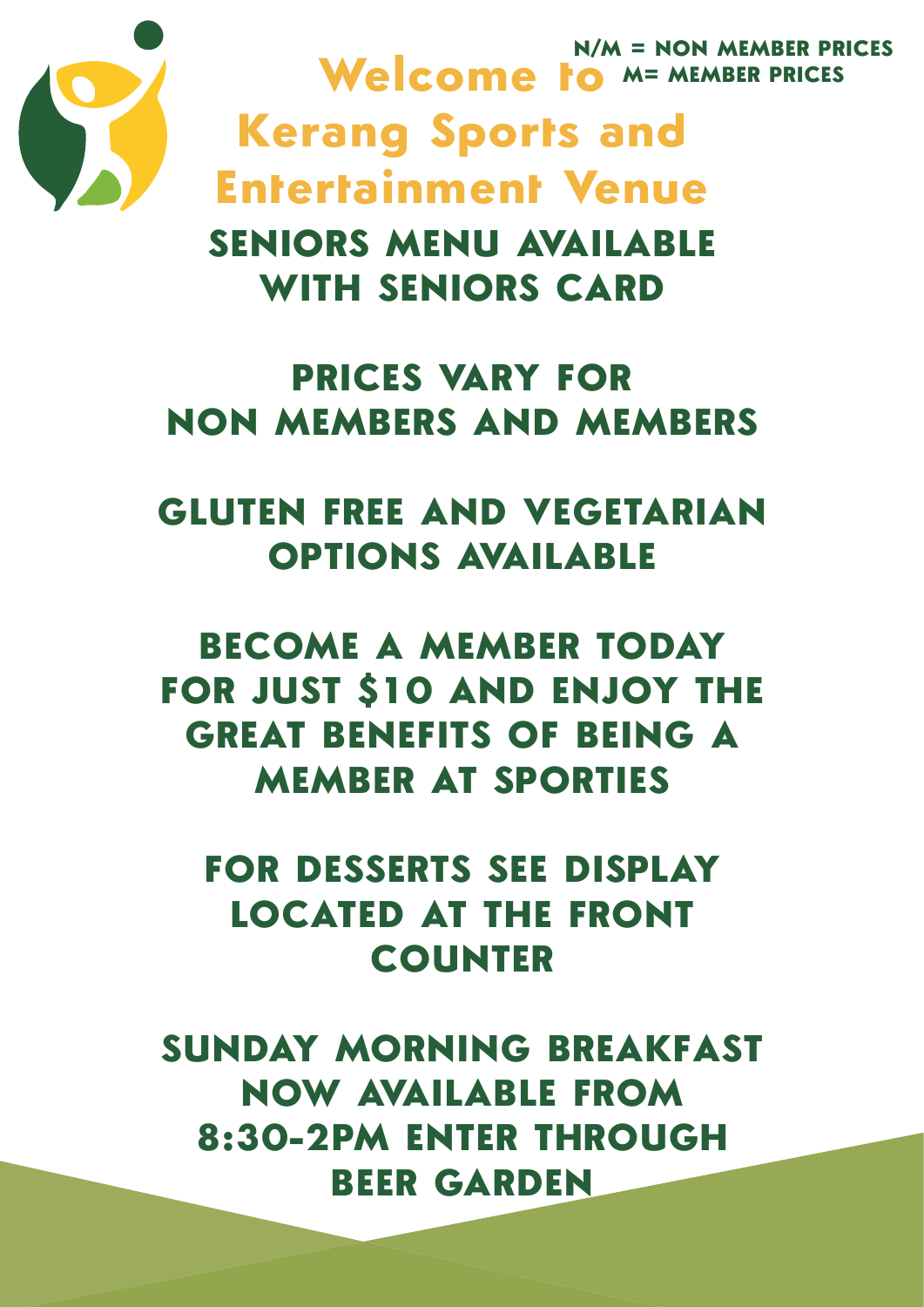

# **STARTERS**

| <b>Garlic Bread</b>                                                                                            | N/M- \$9.50                                                                           | <b>M-S8.50</b> |
|----------------------------------------------------------------------------------------------------------------|---------------------------------------------------------------------------------------|----------------|
| <b>Bowl of Fries</b>                                                                                           | $N/M - 59$                                                                            | <b>M-S8</b>    |
| <b>Bowl of Curly Fries</b>                                                                                     | $N/M - 59$                                                                            | <b>M-S8</b>    |
| <b>Bruschetta Pizza</b><br>Tomato, onion, Basil,<br>Cream Cheese, Balsamic Glaze,<br>Mozzarella Cheese         | $N/M - 515$                                                                           | $M-S14$        |
| <b>Moroccan Chicken</b><br><b>Skewers</b><br>Served on a bed of rice with salad<br>and a garlic sauce pairing. | $N/M - 519$                                                                           | M- \$17        |
| <b>Lemon-Peppered and</b><br>Chili Calamari (GF)                                                               | $ENT N/M - 517$<br><b>ENT M- \$16</b><br><b>N/M MAIN- \$21</b><br><b>M MAIN- \$20</b> |                |
| <b>Oysters Kilpatrick</b>                                                                                      | 1/2 Dozen N/M- \$13<br>1/2 Dozen M-\$12<br>Dozen N/M-\$25<br>Dozen M-\$24             |                |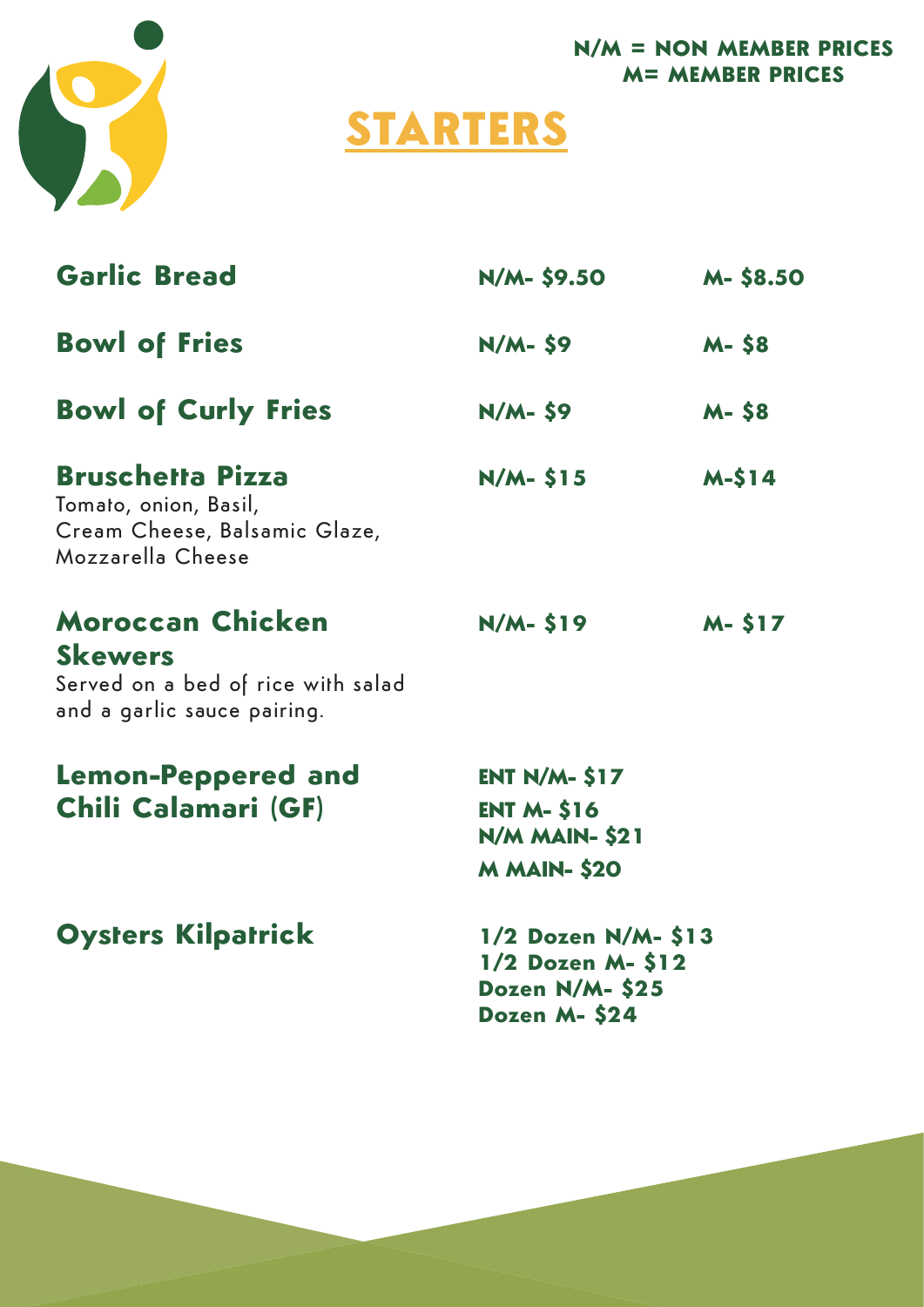



| <b>Caesar Salad</b><br>Lettuce, Parmesan Cheese, Bacon, Egg                   | $N/M-S18$      | $M-S16$ |
|-------------------------------------------------------------------------------|----------------|---------|
| & Caesar Dressing.                                                            |                |         |
| Mediterranean (V) (GF)<br>Lettuce, Tomato, Cucumber, Onion, Feta,             | $N/M-S16$      | $M-S14$ |
| Olives with Balsamic Dressing                                                 |                |         |
| <b>Grilled Chicken &amp;</b><br><b>Pesto Salad</b>                            | <b>N/M-S24</b> | $M-S22$ |
| Chicken, Lettuce, Cucumber, Cherry<br>Tomato, Roasted Pepper, Shaved Parmesan |                |         |
| with a Basil Pesto Dressing                                                   |                |         |
| <b>Roasted Pumpkin Salad</b><br>$(V)$ (GF)                                    | <b>N/M-S24</b> | $M-S22$ |

Roasted Pumpkin, Onion, Baby Spinach, Feta with a Balsamic Dressing

#### **Add chicken or Calamari \$5.00 extra**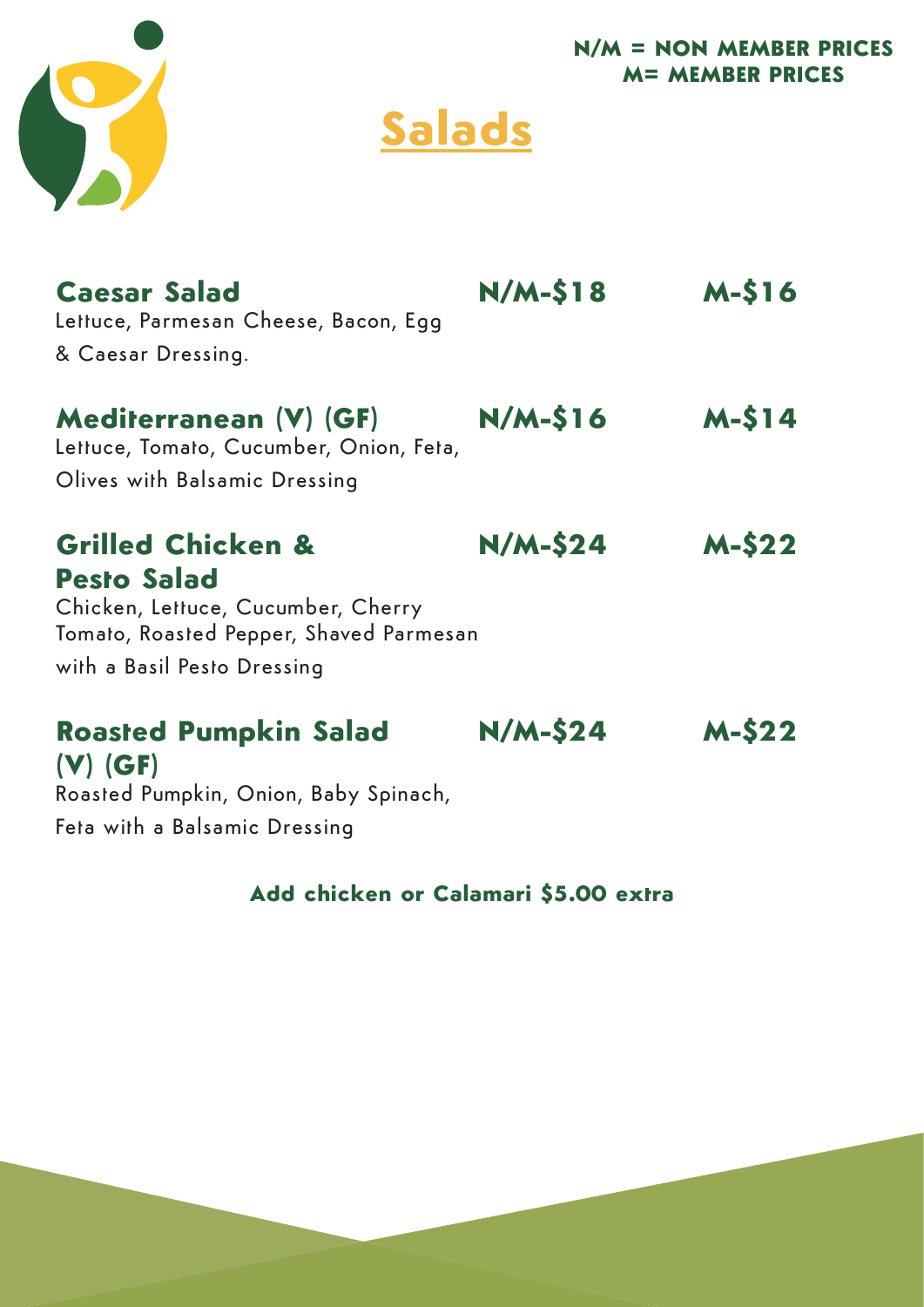| Served with your choice of chips, salad or                                                                                            | <b>Pepper Sauce, Garlic Butter</b><br><b>Garlic Prawns \$5.00</b><br>veggies. | $N/M = NON$ MEMBER PRICES<br>Gravy, Mushroom Sauce, M= MEMBER PRICES |
|---------------------------------------------------------------------------------------------------------------------------------------|-------------------------------------------------------------------------------|----------------------------------------------------------------------|
| <b>300g Scotch Fillet</b><br>Cooked to your liking, served with<br>your choice of sauce                                               | <b>N/M-\$39</b>                                                               | <b>M-S36</b>                                                         |
| <b>300g Porterhouse</b><br>Cooked to your liking, served with<br>your choice of sauce                                                 | $N/M-$ 536                                                                    | $M-S33$                                                              |
| <b>Chicken Parmigiana</b><br><b>Chicken Schnitzel</b>                                                                                 | $N/M-S25$<br>N/M-\$21                                                         | <b>M-S22</b><br><b>M-S18</b>                                         |
| <b>Chicken Scallopini</b><br>Chicken in a creamy sauce served<br>on a bed of mash                                                     | $N/M-S28$                                                                     | $M-S25$                                                              |
| <b>Beer Battered Flathead</b><br>(grilled option available)                                                                           | <b>N/M-S23</b>                                                                | <b>M-S20</b>                                                         |
| <b>Steak Sandwich</b><br>150g Scotch Fillet, Lettuce Tomato,<br>Onion, Bacon, Egg, on Turkish Bread<br>with Tomato Relish with Chips. | $N/M-S25$                                                                     | $M-S22$                                                              |
| <b>Marinated Lamb Loin Chops N/M-\$31</b>                                                                                             |                                                                               | <b>M-S28</b>                                                         |

Served on a Greek salad, topped with Tzatziki sauce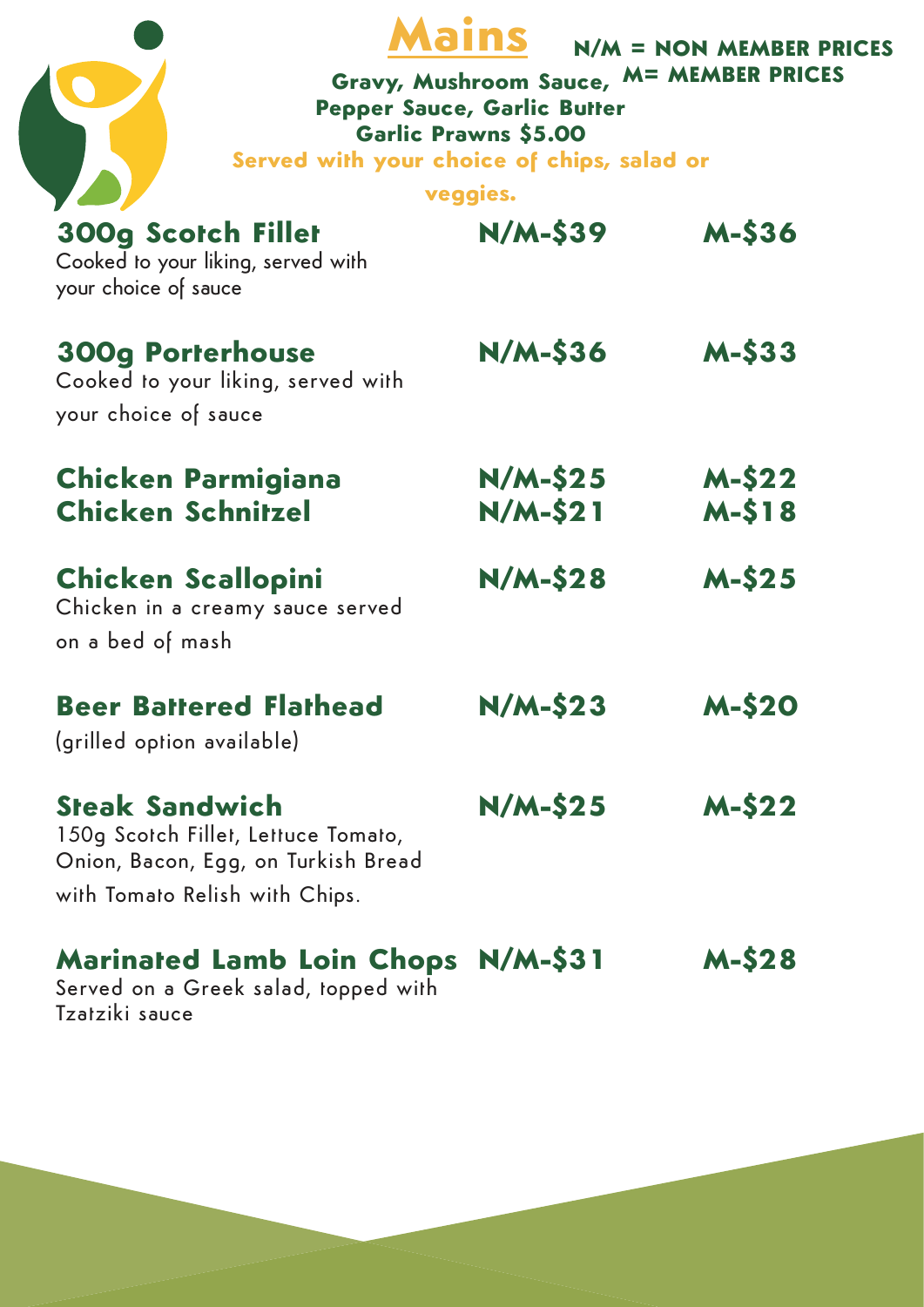



# **Share Platters**

**Recommended for 2-4 people**

# **Seafood Platter N/M-\$70 M-\$68**

Beer battered fish, lemon peppered calamari, chilli garlic prawns, served with chips and salad. Along side a pairing of Aioli.

### **Meat platter N/M-\$69 M-\$66**

Chicken Parmas, lamb souvlaki meat, chicken skewers served with chips and garlic bread along side a garlic sauce.

# **Mixed Grilled N/M-\$69 M-\$66 Platter**

Bacon, sausages, porterhouse steak, lamb cutlets, grilled tomatoes, fried eggs, chips and salad. Gravy on the side

### **4 Corners Parma N/M-\$69 M-\$66 Platter**

4 Parmas, onion rings, chips and salad. Served along side a jug of gravy. Great for sharing with the family.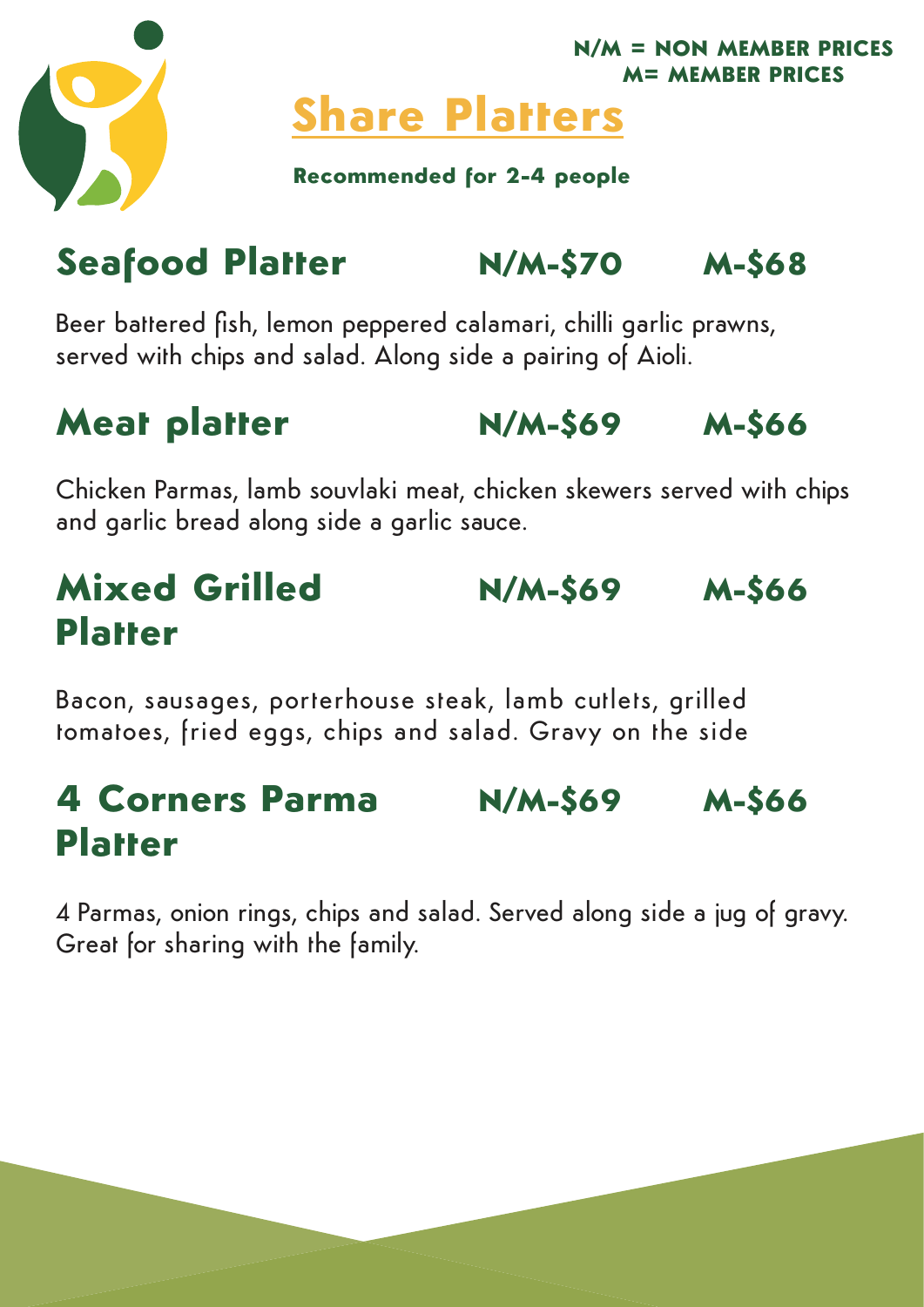

# **Pasta and Risotto**

**N/M - \$20 Members - \$18 Choice of Linguine or Penne Pasta Gluten free pasta available**

**Bolognese Pasta**

**Carbonara Pasta**

**Pescatore (Seafood) Pasta**

**Chicken Pesto Pasta**

**Creamy Pumpkin Pesto Gnocchi (V)** 

**Lasagna**

**Roast Pumpkin Risotto (V)** 

**Chicken Mushroom Risotto**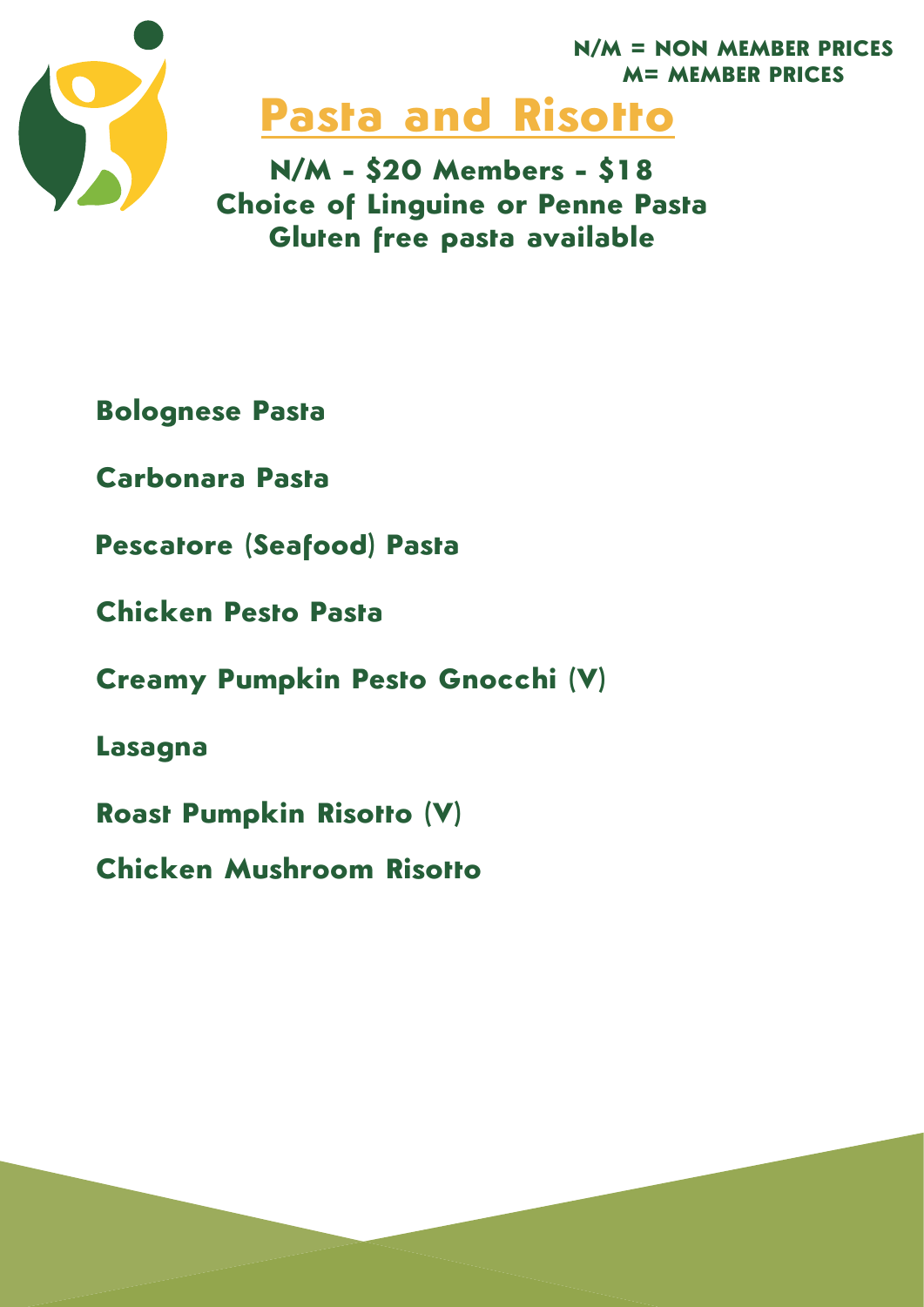





**All Meals Come with Chips N/M- \$10 M- \$8 Age restrictions 12 and under**

## **Kids Penne Bolognese**

**Chicken Nuggets**

**Fried Calamari Rings**

**Kids Mini Pizza**

**Mac & Cheese (V)**

**Curly Fries (V) (GF)**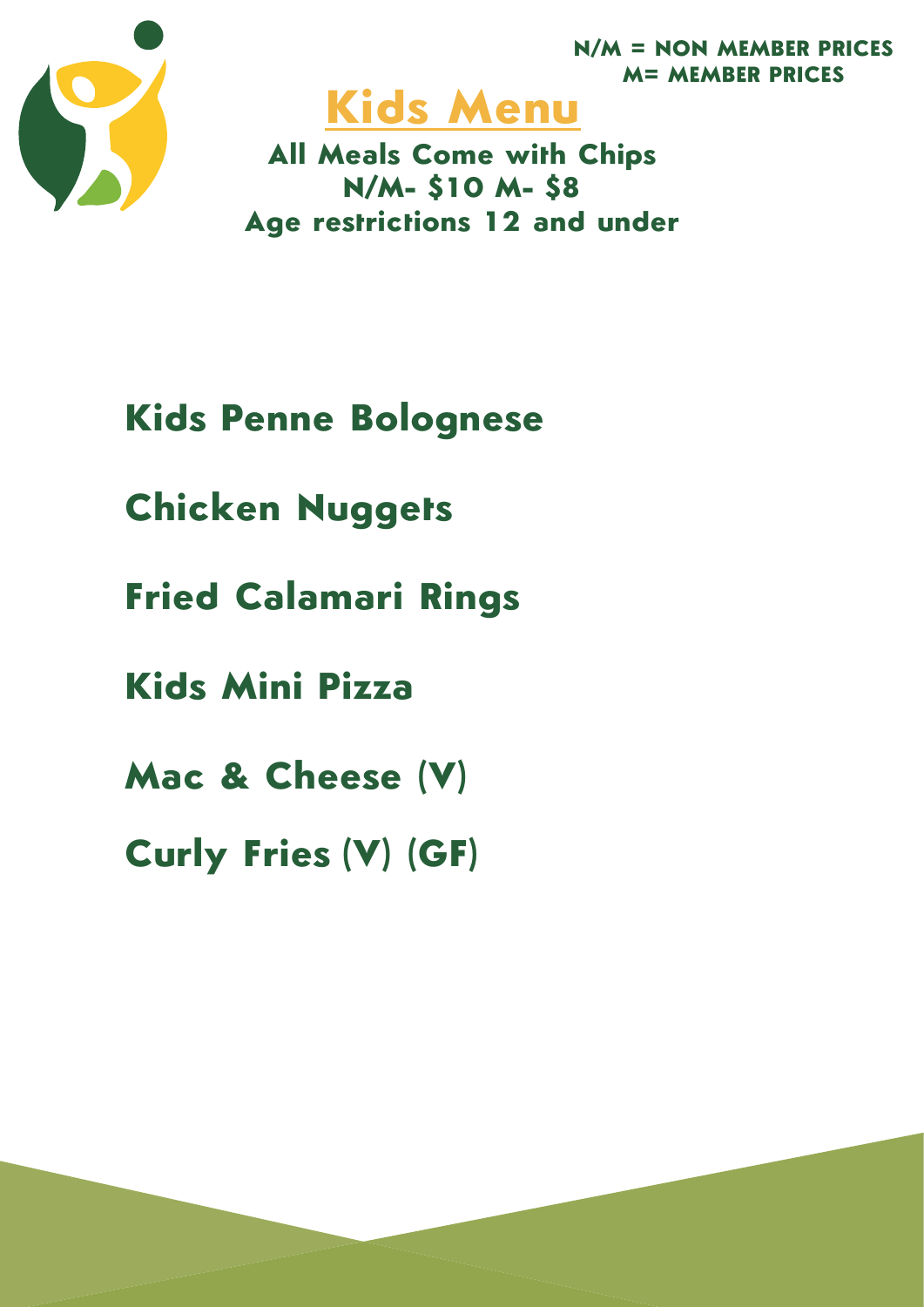



#### **All Pizzas come with a tomato base topped with cheese N/M - \$18 M- \$16 Gluten Free Bases Available**

**Tropical**  Shaved ham and Pineapple **Aussie** Shaved Ham, Onion, Egg, Bacon & Oregano **Margherita**  Cheese, Tomato, Fresh Basil **Meatlovers** Shaved Ham, Pulled Beef, Pepperoni & Bacon **Pepperoni**  Pepperoni & Cheese **Chicken** Spinach, Chicken, Pumpkin, Pesto onion **Vegetarian (V)**  Spinach, Roasted Peppers, Feta, Onion, Sliced Tomato

# **Gourmet Pizzas**

#### **N/M - \$22 M - \$20**

#### **Steak Pizza**

Spinach, Scotch Fillet Slices, Roasted Pepper, Tomato, Onion

#### **Calabrese**

Mushroom, Salami, Onion, Pepperoni, Olives Oregano, Chilli flakes, Garlic

#### **Garlic Prawns**

Spinach, Garlic Prawns, Onion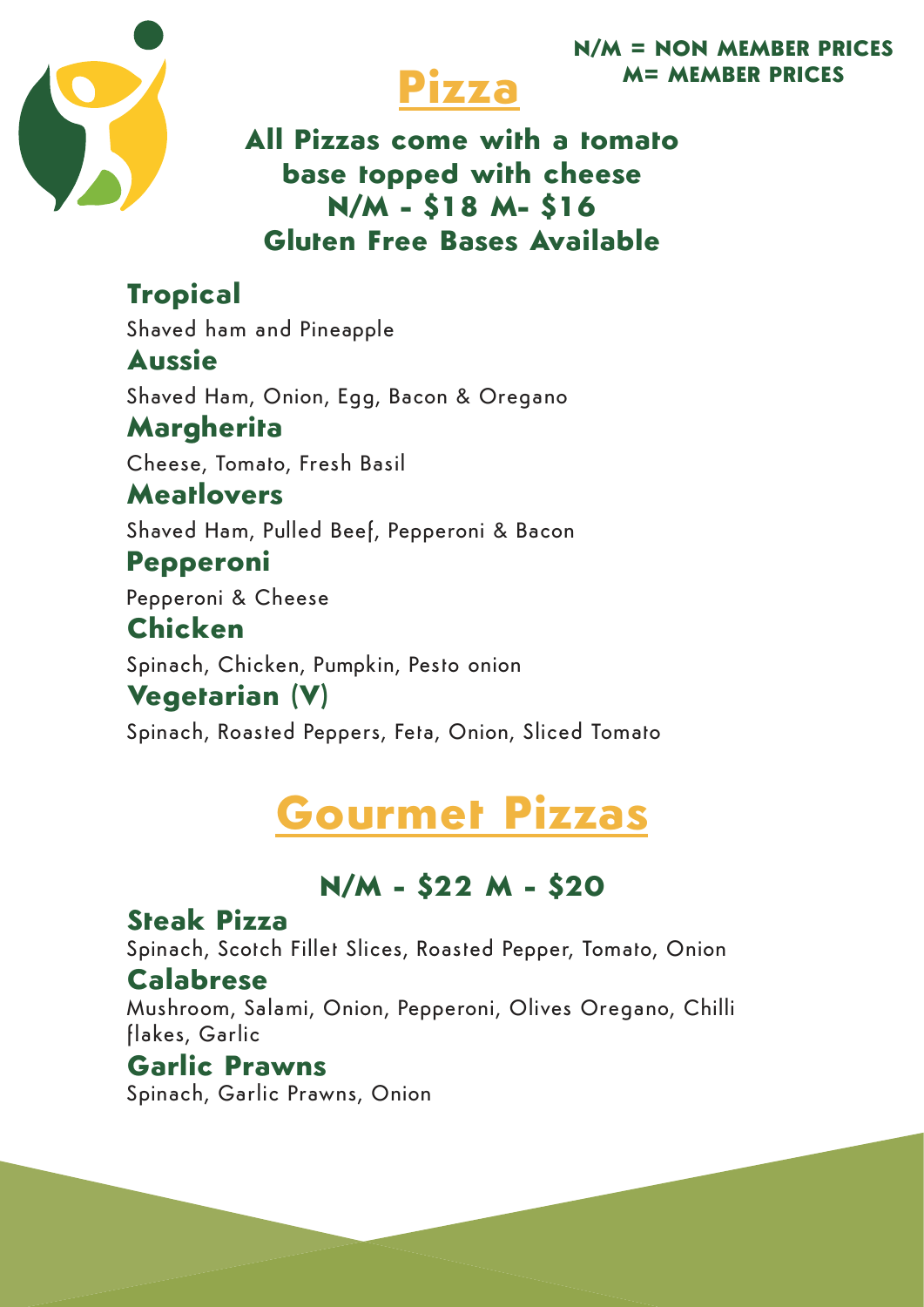

# **Light Lunch Menu**

| <b>Panko Crumb Calamari</b><br>Served with aioli, salad and chips                | $N/M - $20$ | $M - $18$ |
|----------------------------------------------------------------------------------|-------------|-----------|
| <b>Crumbed Flathead tails</b><br>Served with aioli, salad and chips              | $N/M - $20$ | $M - $18$ |
| 1/2 Serve Beer Battered<br><b>Flathead</b><br>Served with aioli, salad and chips | $N/M - $17$ | $M - $15$ |

Grilled available

#### **Wraps N/M - \$17 M - \$15 All come with serve of chips and lightly toasted**

#### **Pepper Steak**

Marinated steak pieces with mixed lettuce, Spanish onions, roasted peppers, cheese and tomato relish

#### **Chicken Schnitzel**

With mixed lettuce, tomato, Spanish onions, cheese and aioli

#### **Chicken pesto**

Chicken, baby spinach, sundried tomatoes, feta cheese and pesto aioli.

### **Veggo (V)**

Roasted peppers, baby spinach, sundried tomatoes, Spanish onions, feta cheese and pesto.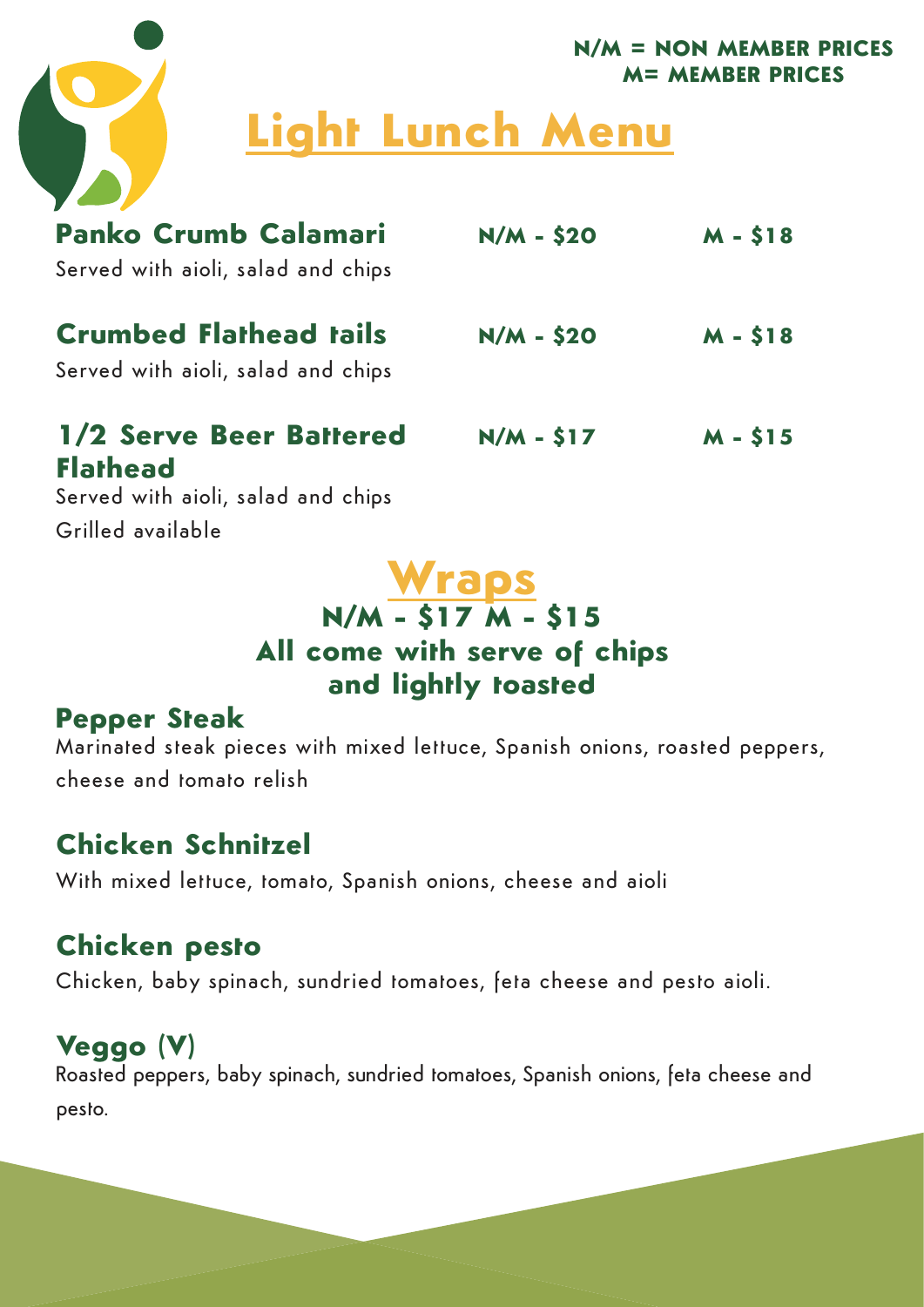

# **Starters**

| <b>Garlic bread</b>                                         | N/M-\$9.50      | <b>M-\$8.50</b> |
|-------------------------------------------------------------|-----------------|-----------------|
| <b>Chips</b>                                                | $N/M-S9$        | <b>M-S8</b>     |
| <b>Kids Nuggets</b>                                         | $N/M-S10$       | <b>M-S8</b>     |
| <b>Fried Cal</b>                                            | <b>N/M-\$10</b> | $M-S8$          |
| <b>Mini Pizza</b>                                           | <b>N/M-\$10</b> | <b>M-S8</b>     |
| Mains                                                       |                 |                 |
| <b>Chicken Parmigiana</b>                                   | $N/M-S25$       | $M-S22$         |
| <b>Chicken Schnitzel</b>                                    | $N/M-S21$       | $M-S18$         |
| <b>Beer Battered Flathead</b><br>(grilled option available) | $N/M-S23$       | <b>M-\$20</b>   |
| <b>300g Scotch Fillet</b>                                   | $N/M-$ \$39     | <b>M-536</b>    |
| <b>Seafood Pasta</b>                                        | <b>N/M-\$20</b> | $M-S18$         |
| <b>Carbonara Pasta</b>                                      | <b>N/M-\$20</b> | $M-S18$         |
| <b>Steak Sandwich</b>                                       | $N/M-S25$       | $M-S22$         |

**Pizzas N/M-\$18 M-\$16**

**Veggo Meatlovers Aussie Tropical Margherita Pepperoni**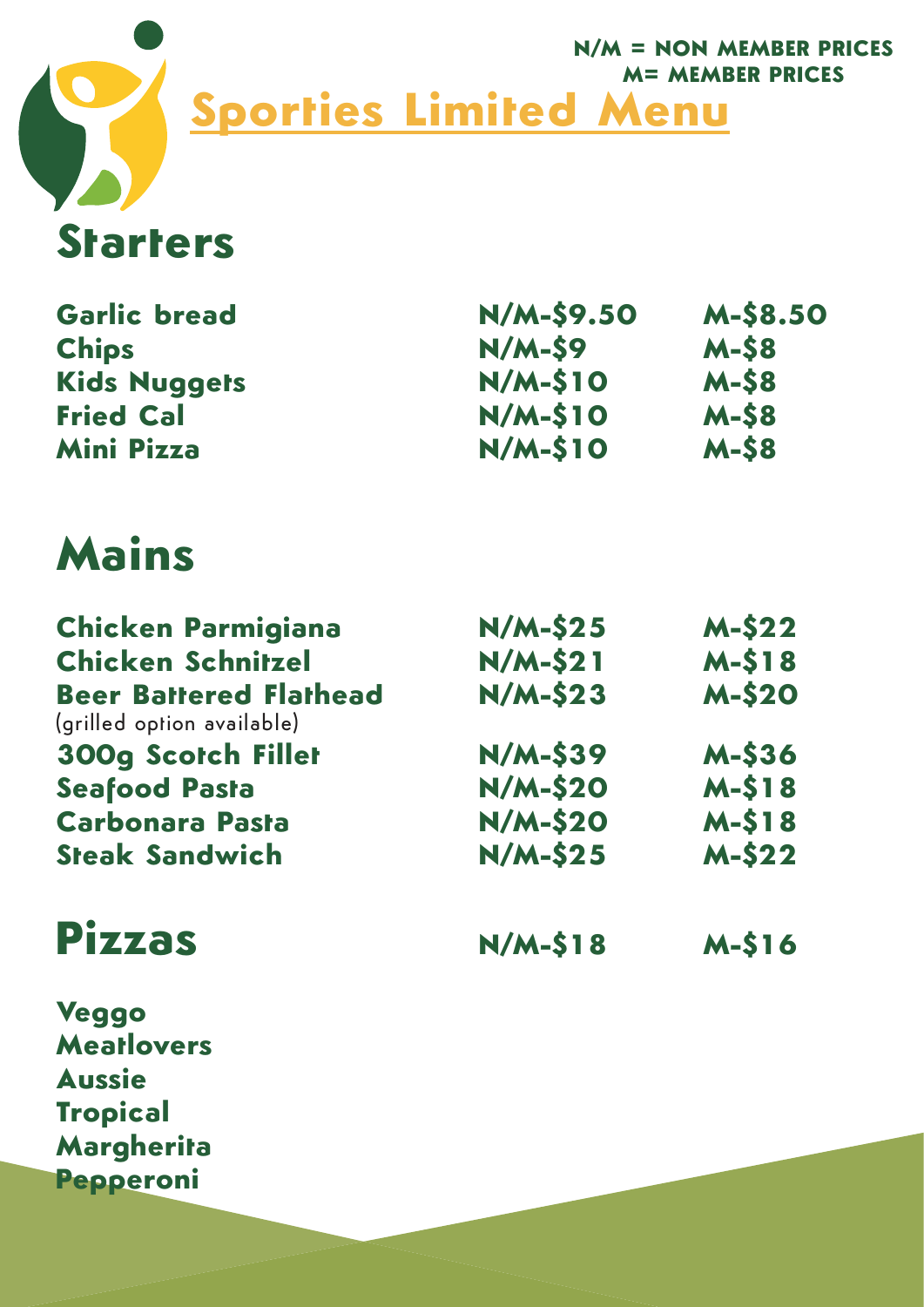

# **Bar Snacks**

| <b>Potato Gems</b>             | \$6.00       |
|--------------------------------|--------------|
| <b>Potato Cakes</b>            | 2 for \$4.00 |
| Sweet chili<br>chicken tenders | 3 for \$6.00 |
| <b>Bowl Of chips</b>           | \$7.50       |
| <b>Garlic balls</b>            | 3 for \$6.00 |
| <b>Chicken Crackles</b>        | 6 for \$6.00 |
| <b>Bowl of Curly Fries</b>     | \$7.50       |

**Available all day from the Sports Bar**